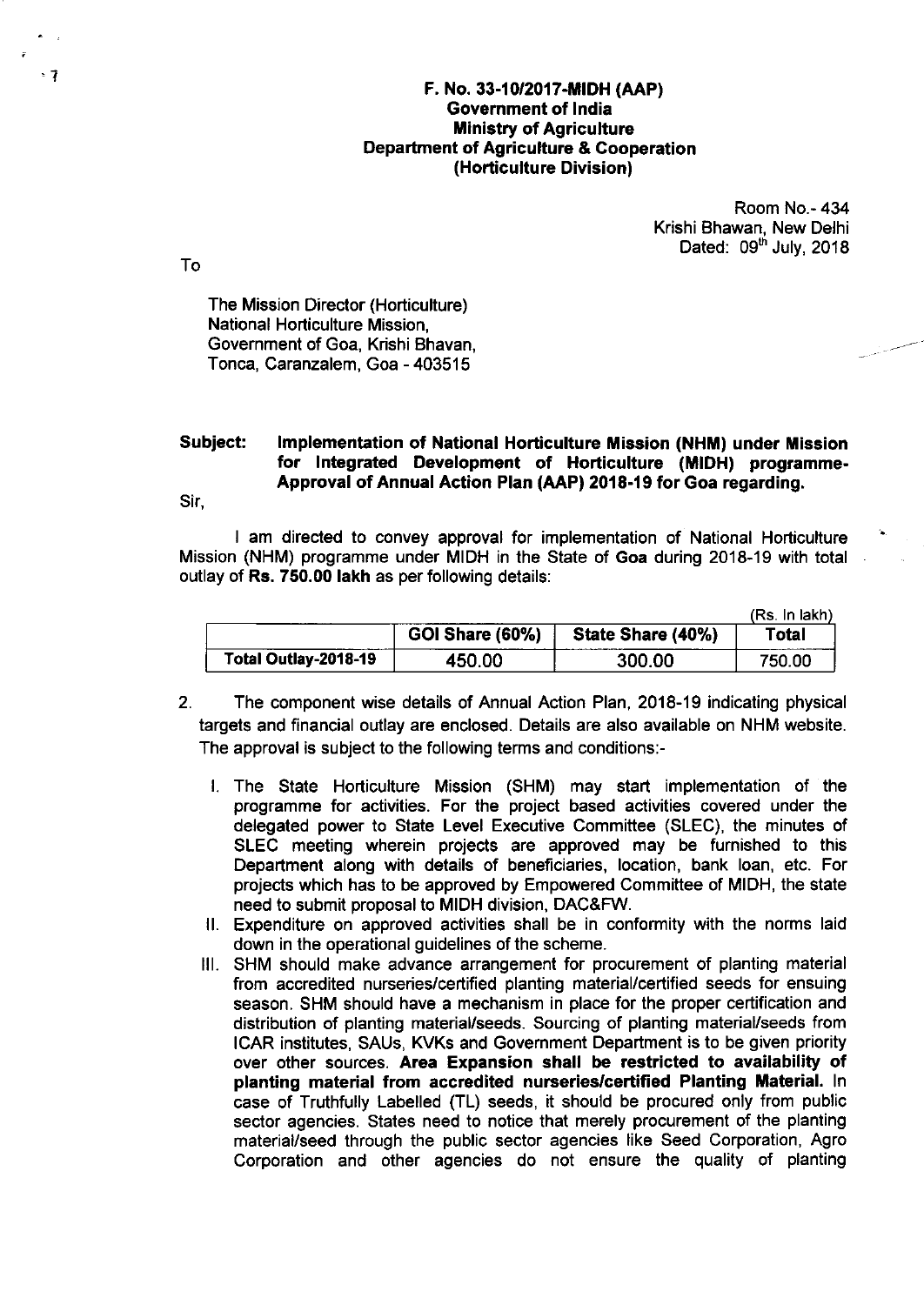material/seed as they do not produce the same. Therefore, SHM should ensure that these public sector agencies procure certified material and in case certified material is not available, seedlings/ TL seeds are to be procured only from ICAR institutes, SAUs, KVKs and Government Departments.

 $\mathbf{V}$ 

- tv. More focus is to be given on enhancing productivity of horticulture crops for the holistic development supported with infrastructure for Pre- and Post- Harvest Management and Marketing.
- To improve the productivity of existing old and senile orchards, there is need to identify gaps and revise the existing strategy for achieving the desired results. A proper mechanism needs to be devised to disseminate technology and train farmers on rejuvenation technology. Exposure visit of farmers should be organized to those institutes/places where rejuvenation technology has been developed and also adopted by the farmers. JIT/Consultants under NHM will visit the State and discuss this matter with the SHM.
- VI. The programme for protected cultivation and lining of Community tanks/ponds should be taken up in close coordination with the Precision Farming Development Centre (PFDC) in the State.
- vil. Protected Cultivation of vegetables should be promoted under NHM in clusters around major cities/metros. These clusters may be provided with other infrastructural facilities like pre-cooling units, cold storages, reefer vans, vending carts etc. and marketing arrangements may be tied up by linking with cooperatives/private retail chains like SAFAL, farmer markets.
- vil. Organic farming should be linked to certification. No separate funds will be provided for adoption of organic farming alone. Arrangements should also be made by the SHM or concerned agency for the marketing of organic produce. Selection of Service Provider Agencies is to be done by adoption of competitive bidding.
- IX. IPM measures should be need based and are to be taken after clearly identifying the problem of pests/disease in the clusters. INM measures are to be adopted in the clusters to correct soil deficiency and reduce excessive dependence on chemical fertilizers.
- x. The creation of water harvesting structure should be implemented in conjunction with Mahatma Gandhi National Rural Employment Guarantee Scheme (MNREGA) wherever feasible and should be compulsorily linked with the new area expansion and micro-irrigation programmes.
- xt. For implementation of horticulture mechanization, PHM, marketing and mobile/primary processing activities, SHM should make efforts to organize selfhelp groups, farmers' interest groups, growers association at local level and also involve Panchayats, Cooperatives, Producers Company etc. ln this regard, SHM is to play pro-active role and should appoint one senior level officer as nodal officer and make him responsible for these components.
- xil. Efforts should also be made for the buyback arrangements of the horticulture produce.
- xilt. SHM should involve State Agricultural University and ICAR lnstitutes in the State for the extension activities under NHM.
- XIV. SHM shall document the Annual Report and success stories and furnish them to DAC&FW.
- XV. The SHM should also conduct Impact Evaluation Study through independen organization of repute in the State.
- xvt. While implementing the NHM programme, convergence and synergy should be ensured with the other schemes like PMKSY, RKVY, PKVY, MNREGS, National Mission on Medicinal Plants, AEZs of APEDA, Tribal Sub Plan, Mega Food Parks of Ministry of Food Processing lndustries, Pradhan Mantri Kisan SAMPADA Yojana, Watershed Development Programmes, BRGF and Schemes of the State Government.

 $\mathcal{L}$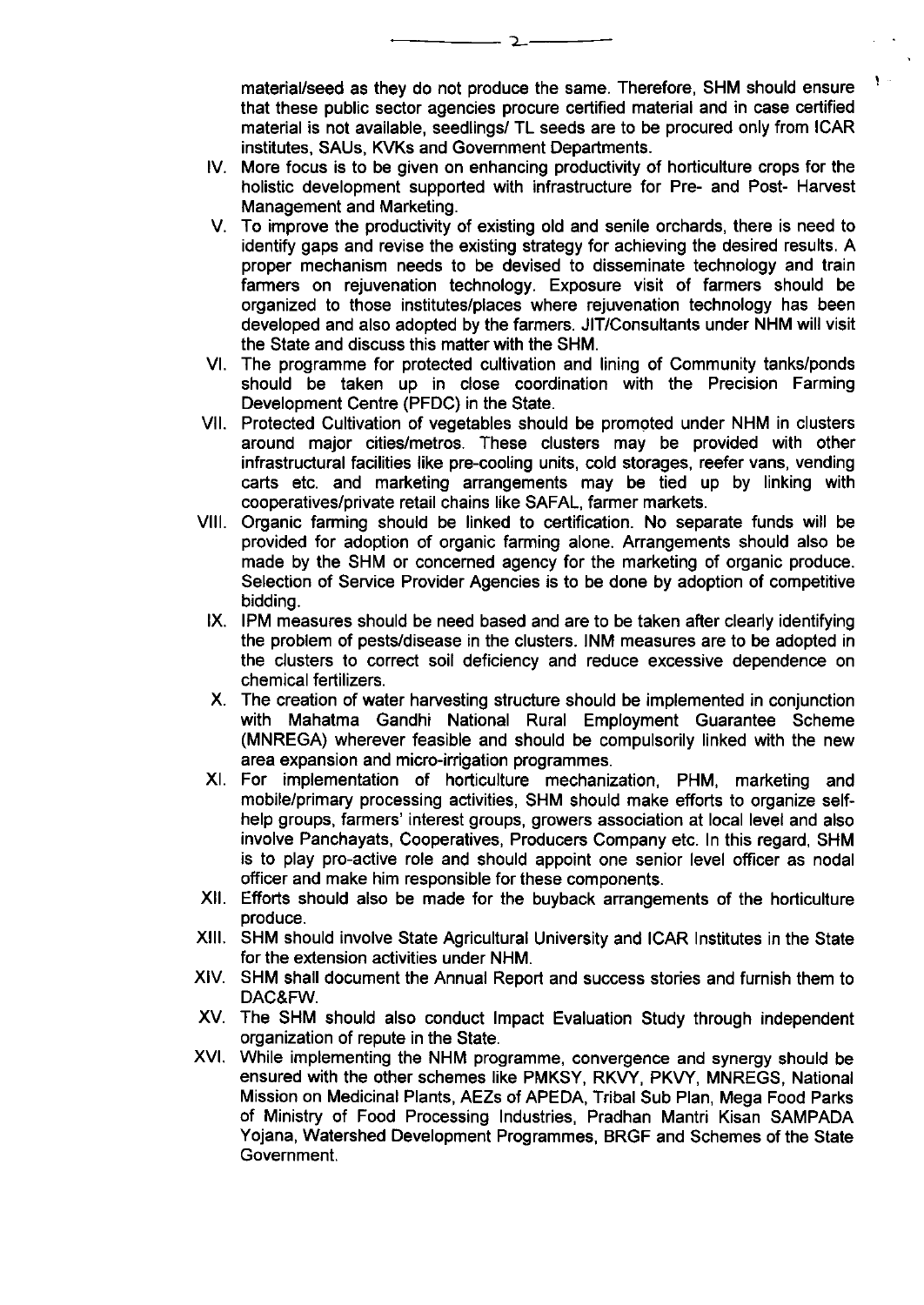XVII. The Audited Statement of Accounts (ASA) for 2016-17 and Utilization Certificate for 2017-18, if not submitted so far, should be furnished to facilitate release of  $1<sup>st</sup>$ of instalment funds during 2018-19. For release of  $2<sup>nd</sup>$  instalment of Funds Audited Statement of Account (ASA) for 2017-2018 is required to be furnished.

. २ -

- xvilt. According to the provisions of the Fiscal Responsibilities and Budget Management (FRBM) Act, 2003 and Rules thereof, regular feedback from the implementing agencies on the physical and financial progress of the activities is necessary for periodical review.
- XIX. The monthly physical and financial progress needs to be posted on the website www.midh.gov.in by the  $5<sup>th</sup>$  of every month and certified hard copy be furnished to this Department by the  $10<sup>th</sup>$  of every month following the month under report.. Status of project based proposals need also to be uploaded on NHM website.
- XX. Expenditure reported in the Utilization Certificate should match with the progress reported in HORTNET/DBT portal and will be used to consider the request from State for release of funds.
- XXI. It may be noted that the release of funds would be subject to the furnishing of requisite information as mentioned above. ln addition to that, a mid-term review would be undertaken at appropriate time.
- 3. The SHM is also requested to implement the scheme keeping in view the broad discussions held during review meeting held on  $09<sup>th</sup> - 10<sup>th</sup>$  April, 2018 at New Delhi.

Encl: as above

Yours faithfully,

(S.N. Jasra) Under Secretary to The Government of lndia Ph. No.01 1-23388795 Email: uscdbnhb@gmail.com

Copy to

1 Tech. Dir.(NlC) for uploading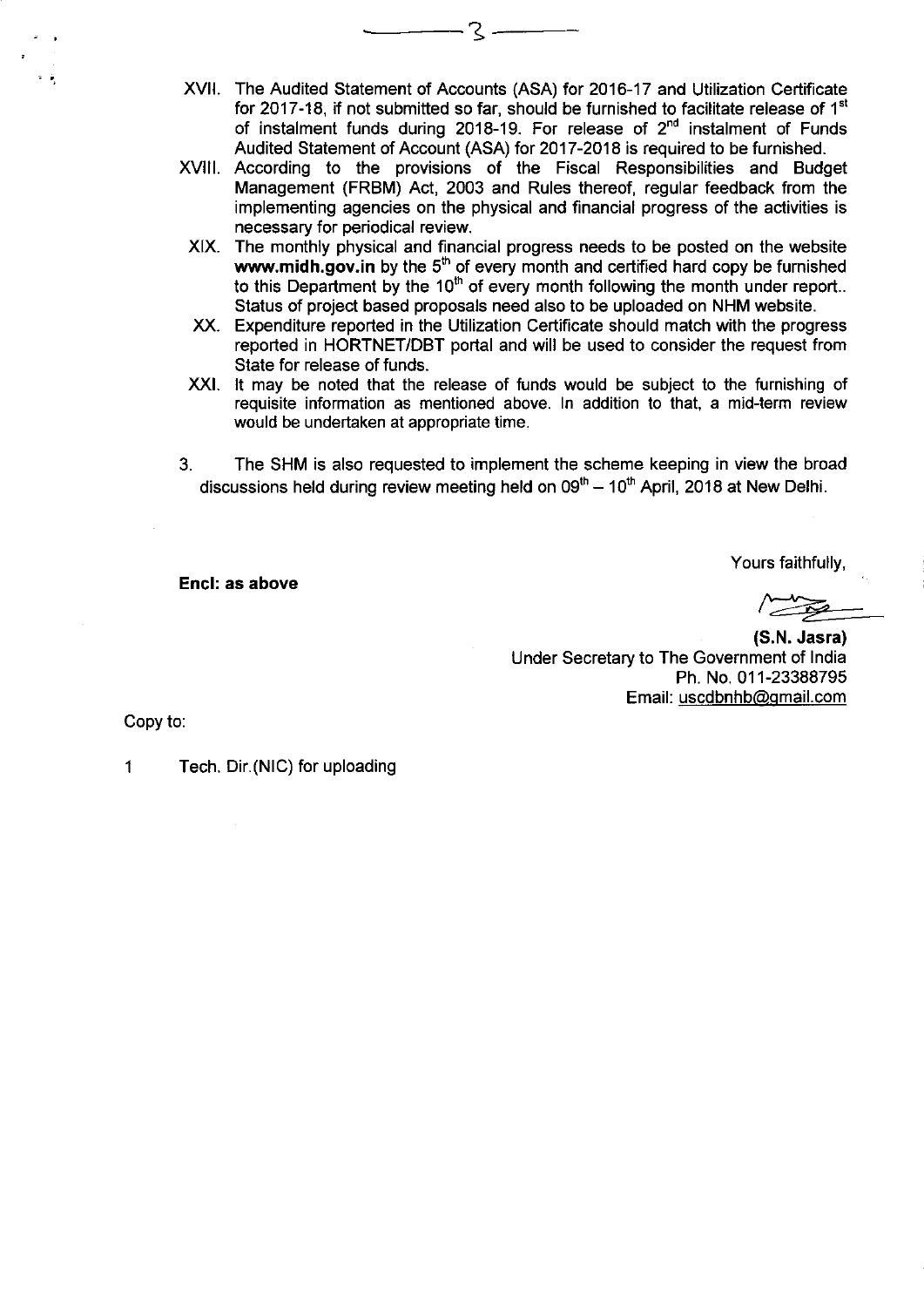|              |                                                                                   |                                       | <b>Annual Action Plan of NHM States, 2018-19</b>                                                                                                                                                                                                                                                                         |                      |                       |                         |                                     |                |
|--------------|-----------------------------------------------------------------------------------|---------------------------------------|--------------------------------------------------------------------------------------------------------------------------------------------------------------------------------------------------------------------------------------------------------------------------------------------------------------------------|----------------------|-----------------------|-------------------------|-------------------------------------|----------------|
|              |                                                                                   |                                       | Action Plan 2018-19                                                                                                                                                                                                                                                                                                      |                      |                       |                         |                                     | (Rs. in Lakhs) |
|              |                                                                                   |                                       |                                                                                                                                                                                                                                                                                                                          |                      | AAP 2018-19           |                         |                                     |                |
| S. No        | <b>Activity</b>                                                                   | <b>Maximum</b><br>permissible<br>cost | <b>Pattern of Assistance</b>                                                                                                                                                                                                                                                                                             | Phy<br><b>Target</b> | Fin.<br><b>Outlay</b> | <b>GOI Share</b><br>60% | <b>State</b><br><b>Share</b><br>40% | <b>Remarks</b> |
| $\mathbf 1$  | $\mathbf{2}$                                                                      | 3                                     | 4                                                                                                                                                                                                                                                                                                                        |                      | 6                     | $\overline{7}$          | 8                                   |                |
| $\mathbf{I}$ | Plantation Infrastructure and Development                                         |                                       |                                                                                                                                                                                                                                                                                                                          |                      |                       |                         |                                     |                |
| $\mathbf{2}$ | Establishment of new gardens / Area Expansion                                     |                                       |                                                                                                                                                                                                                                                                                                                          |                      |                       |                         |                                     |                |
|              |                                                                                   |                                       | Fruit crops other than cost intensive crops using normal spacing (For a maximum area of 4 ha per                                                                                                                                                                                                                         |                      |                       |                         |                                     |                |
|              | <b>Fruits - Perennials</b>                                                        |                                       |                                                                                                                                                                                                                                                                                                                          |                      |                       |                         |                                     |                |
|              | (a) Cost intensive crops                                                          |                                       |                                                                                                                                                                                                                                                                                                                          |                      |                       |                         |                                     |                |
|              | iii) Banana (sucker)                                                              |                                       |                                                                                                                                                                                                                                                                                                                          |                      |                       |                         |                                     |                |
|              | b) Without integration                                                            | Rs.87,500/ha                          | Maximum of Rs. 0.35 lakh/ha (40% of<br>cost) for meeting the expenditure on<br>planting material and cost of INM/IPM<br>in 2 installments $(75:25)$ . For $(a)$ and<br>(b) above, in the case of TSP areas,<br>Andaman & Nicobar and Lakshadweep<br>Islands, assistance will be @ 50% of<br>cost in 2 installments.      | $\Omega$             | 0.00                  | 0.00                    | 0.00                                |                |
|              | Sub total                                                                         |                                       |                                                                                                                                                                                                                                                                                                                          | $\mathbf{0}$         | 0.00                  | 0.00                    | 0.00                                |                |
|              | Maintenance without Integration                                                   |                                       |                                                                                                                                                                                                                                                                                                                          |                      |                       |                         |                                     |                |
|              | 1st Year                                                                          |                                       |                                                                                                                                                                                                                                                                                                                          | 10.68                | 0.93                  | 0.56                    | 0.37                                |                |
|              | Sub total maintainance                                                            |                                       |                                                                                                                                                                                                                                                                                                                          | 10.68                | 0.93                  | 0.56                    | 0.37                                |                |
|              | iv ) Pineapple (sucker)                                                           |                                       |                                                                                                                                                                                                                                                                                                                          |                      |                       |                         |                                     |                |
|              | b) Without integration                                                            | Rs.87,500/ha                          | Maximum of Rs. 0.35 lakh/ha (40% of<br>cost) for meeting the expenditure on<br>planting material and cost of INM/IPM<br>in 2 installments (75:25).<br>For (a) and (b) above, in the case of<br>TSP areas, Andaman & Nicobar and<br>Lakshadweep Islands, assistance will<br>be @ 50% of cost in 2 installments<br>(75.25) | $\Omega$             | 0.00                  | 0.001                   | 0.00                                |                |
|              | Sub total                                                                         |                                       |                                                                                                                                                                                                                                                                                                                          | $\mathbf{0}$         | 0.00                  | 0.00                    | 0.00                                |                |
|              | Maintenance without Integration                                                   |                                       |                                                                                                                                                                                                                                                                                                                          |                      |                       |                         |                                     |                |
|              | 1st Year                                                                          |                                       |                                                                                                                                                                                                                                                                                                                          | 1.33                 | 0.12                  | 0.07                    | 0.05                                |                |
|              |                                                                                   | Sub total maintainance                |                                                                                                                                                                                                                                                                                                                          | 1.33                 | 0.12                  | 0.07                    | 0.05                                |                |
|              | ix) High density planting (mango, guava, litchi, pomegranate, apple, citrus etc). |                                       |                                                                                                                                                                                                                                                                                                                          |                      |                       |                         |                                     |                |
|              | a) Integrated package with drip<br>irrigation                                     | Rs. 1.50 lakh /ha                     | Maximum of Rs. 0.60 lakh per ha. (40%)<br>of cost) for meeting the expenditure on<br>planting material, cost of drip system,<br>INM/IPM, canopy management etc., in<br>3 installments of 60:20:20 subject to<br>survival rate of 75% in 2nd year and<br>90% in 3 <sup>rd</sup> year).                                    |                      | 0.00                  | 0.00                    | 0.00                                |                |

 $\mathcal{L}^{\text{max}}_{\text{max}}$  and  $\mathcal{L}^{\text{max}}_{\text{max}}$ 

 $\mathcal{L}^{\text{max}}_{\text{max}}$ 

 $\sim 100$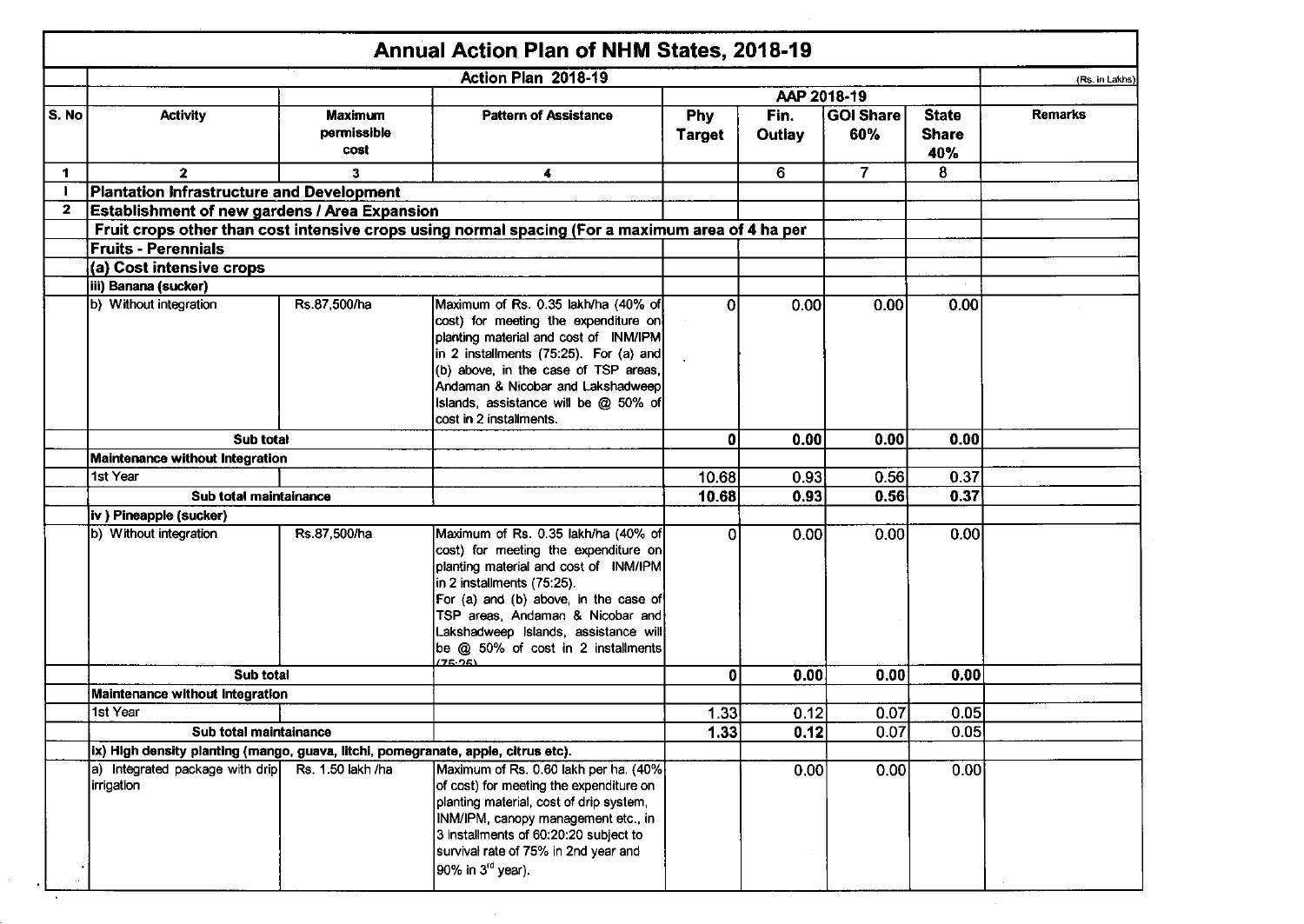|              | b) Without Integration.                                              | Rs. 1.00 lakh/ha.                                    | Maximum of Rs. 0.40 lakh/ha (40% of<br>the cost) for meeting the expenditure on<br>planting material and cost of INM/IPM<br>in 3 installments (60:20:20).<br>For (a) and (b) above, in the case of<br>TSP areas, Andaman & Nicobar and<br>Lakshadweep Islands, assistance will<br>be @ 50% of cost in 3 installments of<br>60:20:20 subject to survival rate of 75%<br>in 2nd year and 90% in 3rd year) | 0.25  | 0.02 | 0.01 | 0.01 |  |
|--------------|----------------------------------------------------------------------|------------------------------------------------------|---------------------------------------------------------------------------------------------------------------------------------------------------------------------------------------------------------------------------------------------------------------------------------------------------------------------------------------------------------------------------------------------------------|-------|------|------|------|--|
|              | Sub total                                                            |                                                      |                                                                                                                                                                                                                                                                                                                                                                                                         | 0.25  | 0.02 | 0.01 | 0.01 |  |
|              | Maintenance without Integration                                      |                                                      |                                                                                                                                                                                                                                                                                                                                                                                                         |       |      |      |      |  |
|              | 1st Year                                                             |                                                      |                                                                                                                                                                                                                                                                                                                                                                                                         | 0.00  | 0.02 | 0.01 | 0.01 |  |
|              |                                                                      |                                                      |                                                                                                                                                                                                                                                                                                                                                                                                         |       |      |      |      |  |
|              | Sub total maintalnance                                               |                                                      |                                                                                                                                                                                                                                                                                                                                                                                                         | 0.00  | 0.02 | 0.01 | 0.01 |  |
|              | (b) Fruit crops other than cost intensive crops using normal spacing |                                                      |                                                                                                                                                                                                                                                                                                                                                                                                         |       |      |      |      |  |
|              | a) Integrated package with drip<br>irrigation                        | Rs. 1.00 lakh/ha                                     | Maximum of Rs. 0.40 lakh/ ha. (40% of<br>cost) for meeting the expenditure on<br>planting material, cost of drip system,<br>INM/IPM, canopy management etc in 3<br>installments of 60:20:20 subject to<br>survival rate of 75% in 2nd year & 90%<br>in 3rd year for perennial crops and for<br>non perennial crops in 2 installments of<br>75:25.                                                       |       | 0.00 | 0.00 | 0.00 |  |
|              | b) Without Integration                                               | Rs. 60,000/ha                                        | Maximum of Rs. 0.30 lakh/ha (50 % of<br>cost) for meeting the expenditure on<br>planting material and cost of INM/IPM<br>in 3 installments of 60:20:20.                                                                                                                                                                                                                                                 |       | 0.00 | 0.00 | 0.00 |  |
|              | Sub total                                                            |                                                      |                                                                                                                                                                                                                                                                                                                                                                                                         | 01    | 0.00 | 0.00 | 0.00 |  |
|              | Maintenance without Integration                                      |                                                      |                                                                                                                                                                                                                                                                                                                                                                                                         |       |      |      |      |  |
|              | 1st Year                                                             |                                                      |                                                                                                                                                                                                                                                                                                                                                                                                         | 0.00  | 0.00 | 0.00 | 0.00 |  |
|              | 2nd Year                                                             |                                                      |                                                                                                                                                                                                                                                                                                                                                                                                         | 10.40 | 0.63 | 0.38 | 0.25 |  |
|              |                                                                      |                                                      |                                                                                                                                                                                                                                                                                                                                                                                                         |       |      |      |      |  |
|              | Sub total maintainance                                               |                                                      |                                                                                                                                                                                                                                                                                                                                                                                                         | 10.40 | 0.63 | 0.38 | 0.25 |  |
|              |                                                                      | Vegetable (For maximum area of 2 ha per beneficiary) |                                                                                                                                                                                                                                                                                                                                                                                                         |       |      |      |      |  |
|              | <b>Hybrid</b>                                                        | Rs.50,000/ ha                                        | 40% of cost in general areas                                                                                                                                                                                                                                                                                                                                                                            | 10.00 | 2.00 | 1.20 | 0.80 |  |
|              | Sub-total                                                            |                                                      |                                                                                                                                                                                                                                                                                                                                                                                                         | 10.00 | 2.00 | 1.20 | 0.80 |  |
| $\mathbf{3}$ | Flowers (For a maximum of 2 ha per beneficiary)                      |                                                      |                                                                                                                                                                                                                                                                                                                                                                                                         |       |      |      |      |  |
|              | <b>Bulbulous flowers</b>                                             |                                                      |                                                                                                                                                                                                                                                                                                                                                                                                         |       |      |      |      |  |
|              | <b>Small &amp; Marginal Farmers</b>                                  | Rs. 1.50 lakh/ha                                     | 40 % of the cost                                                                                                                                                                                                                                                                                                                                                                                        | 0.0   | 0.00 | 0.00 | 0.00 |  |
|              | <b>Loose Flowers</b>                                                 |                                                      |                                                                                                                                                                                                                                                                                                                                                                                                         | 0.0   |      |      |      |  |
|              | Small & Marginal Farmers<br><b>Sub-total flowers</b>                 | Rs. 40,000/ha                                        | 40% of cost                                                                                                                                                                                                                                                                                                                                                                                             | 0.0   | 0.00 | 0.00 | 0.00 |  |
|              |                                                                      |                                                      |                                                                                                                                                                                                                                                                                                                                                                                                         | 0.0   | 0.00 | 0.00 | 0.00 |  |
|              | Plantation crops (For a maximum area of 4 ha per beneficiary)        |                                                      |                                                                                                                                                                                                                                                                                                                                                                                                         |       |      |      |      |  |

 $\sigma^{\pm}$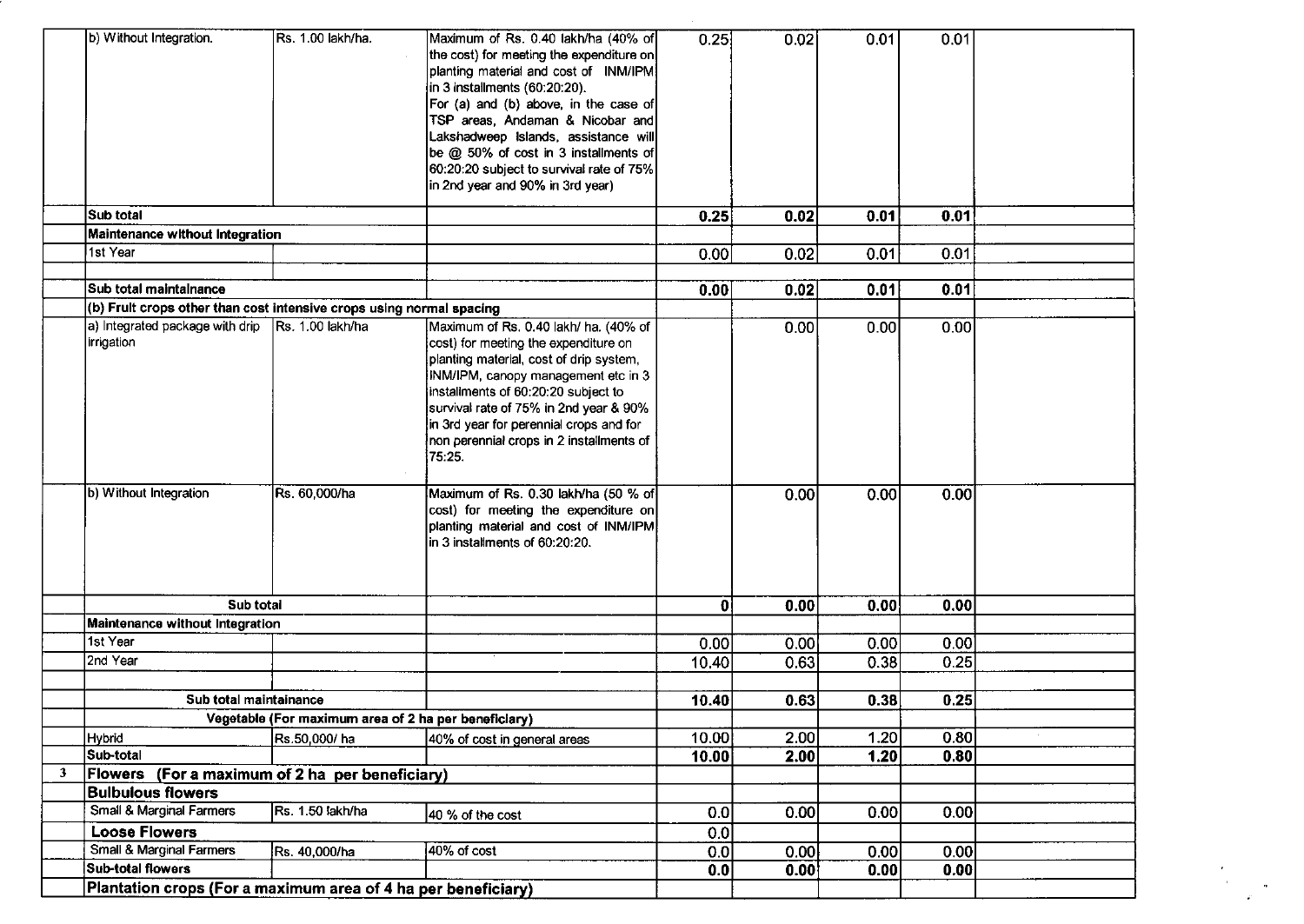| <b>Cashew</b>                                 |                      |                                                                                                                                                                                                                                                                                                                                                                                                                                                  |        |       |       |       |  |
|-----------------------------------------------|----------------------|--------------------------------------------------------------------------------------------------------------------------------------------------------------------------------------------------------------------------------------------------------------------------------------------------------------------------------------------------------------------------------------------------------------------------------------------------|--------|-------|-------|-------|--|
| a) Integrated package with<br>drip irrigation | Rs. 1.00 lakh/ha     | Rs. 0.40 lakh per ha (40% of cost) for<br>meeting the expenditure on planting<br>material and cost of material for drip<br>system, INM/IPM etc) in 3 installments<br>of 60:20:20 subject to survival rate of<br>50% in second year and 90% in third<br>year.                                                                                                                                                                                     |        | 0.00  | 0.00  | 0.00  |  |
| b) Without integration                        | Rs. 50,000/ha        | Rs.0.20 lakh per ha (40 % of cost)<br>for meeting the expenditure on planting<br>material and cost of material for<br>INM/IPM in 3 installments of 60:20:20<br>subject to survival rate of 75% in<br>second year and 90% in third year for a<br>maximum area of 4 ha per beneficiary.<br>For (a) and (b) above, in the case of<br>TSP areas, Andaman & Nicobar and<br>Lakshadweep Islands assistance will be<br>@ 50% of cost in 3 installments. | 250.00 | 30.00 | 18.00 | 12.00 |  |
| Cocoa                                         |                      |                                                                                                                                                                                                                                                                                                                                                                                                                                                  |        |       |       |       |  |
| Sub-total                                     |                      |                                                                                                                                                                                                                                                                                                                                                                                                                                                  | 250    | 30.00 | 18.00 | 12.00 |  |
| Maintenance I year                            |                      |                                                                                                                                                                                                                                                                                                                                                                                                                                                  |        |       |       |       |  |
| Cashew                                        | Rs. 40,000ha         | Maximum of Rs. 20,000/- per ha (50%<br>of cost for meeting the expenditure on<br>planting material and cost of material for<br>INM/IPM etc) in 3 installments of<br>60:20:20 subject to survival rate of 75%<br>in second year and 90% in third year for<br>a maximum area of 4 ha                                                                                                                                                               | 74.11  | 2.96  | 1.78  | 1.19  |  |
| 2nd Year                                      |                      |                                                                                                                                                                                                                                                                                                                                                                                                                                                  |        |       |       |       |  |
| Cashew                                        | Rs. 40,000ha         | Maximum of Rs. 20,000/- per ha (50%<br>of cost for meeting the expenditure on<br>planting material and cost of material for<br>INM/IPM etc) in 3 installments of<br>60:20:20 subject to survival rate of 75%<br>in second year and 90% in third year for<br>a maximum area of 4 ha                                                                                                                                                               | 40.43  | 1.62  | 0.97  | 0.65  |  |
| Sub-total maintainance                        |                      |                                                                                                                                                                                                                                                                                                                                                                                                                                                  | 114.5  | 4.6   | 2.8   | 1.8   |  |
| <b>Grand Total Area Expansion</b>             |                      |                                                                                                                                                                                                                                                                                                                                                                                                                                                  | 260.25 | 32.02 | 19.21 | 12.81 |  |
| <b>Grand Total Area Expansion maintenance</b> |                      |                                                                                                                                                                                                                                                                                                                                                                                                                                                  | 136.95 | 6.29  | 3.77  | 2.52  |  |
| <b>Mushrooms</b>                              |                      |                                                                                                                                                                                                                                                                                                                                                                                                                                                  |        |       |       |       |  |
| <b>Production unit</b>                        |                      |                                                                                                                                                                                                                                                                                                                                                                                                                                                  |        |       |       |       |  |
| Private Sector                                | Rs. 20.00 lakh/ unit | 40% of cost for private sector, for<br>the<br>meeting<br>expenditure<br>oni<br>infrastructure, as credit linked back<br>ended subsidy.                                                                                                                                                                                                                                                                                                           | 1.0    | 8.00  | 4.80  | 3.20  |  |
| Sub-total mushrooms                           |                      |                                                                                                                                                                                                                                                                                                                                                                                                                                                  | 1.00   | 8.00  | 4.80  | 3.20  |  |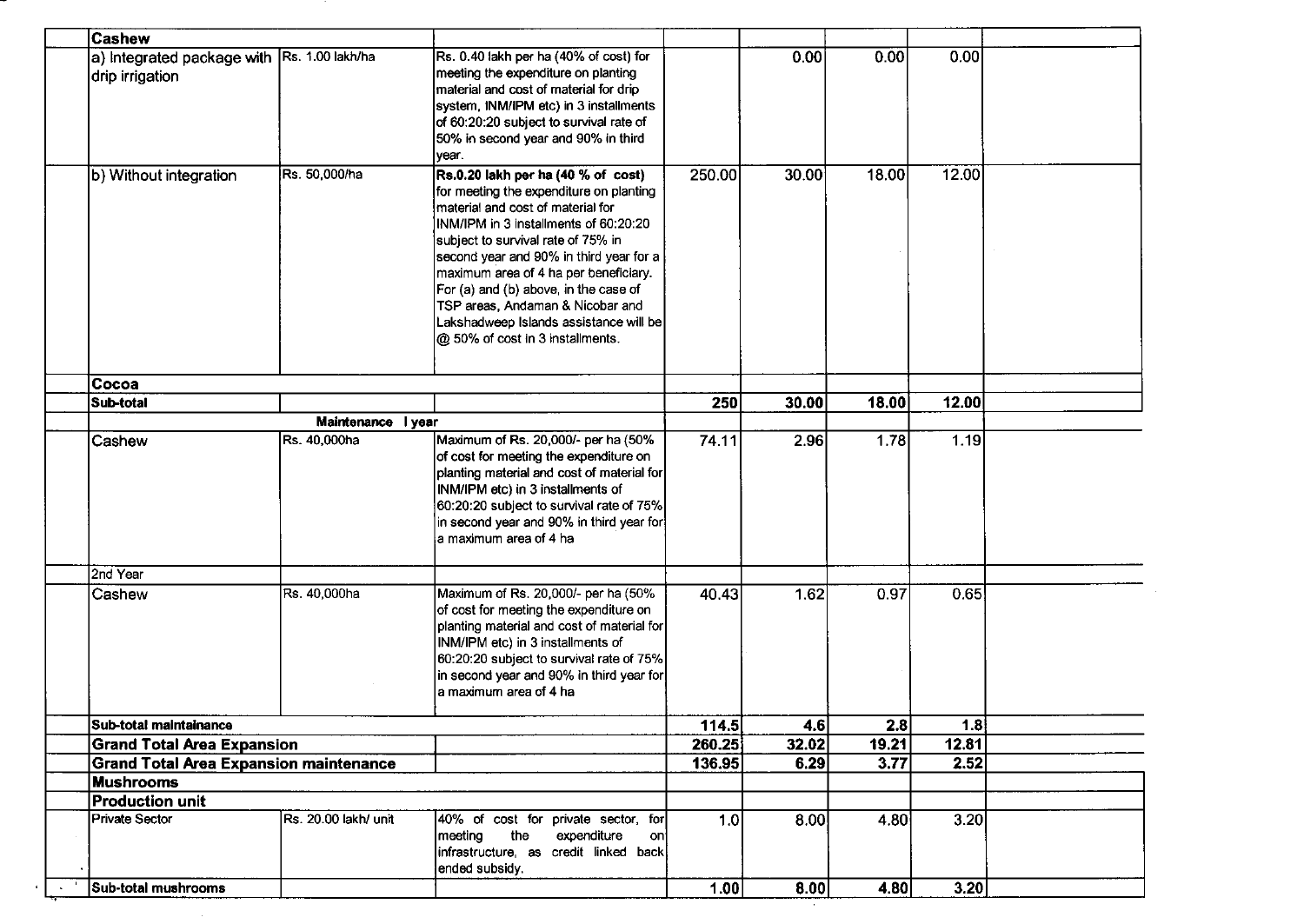| 5  | Rejuvenation/replacement of<br>senile plantation including                                                   | Rs. 40,000/ha                                  | 50% of the total cost subject to a<br>maximum of Rs. 20,000/ha limited to | 100.00      | 20.00  | 12.00  |        | 8.00 To be implemented as per<br>guidelines circulated                          |
|----|--------------------------------------------------------------------------------------------------------------|------------------------------------------------|---------------------------------------------------------------------------|-------------|--------|--------|--------|---------------------------------------------------------------------------------|
|    | Canopy management. Mango                                                                                     |                                                | two ha per beneficiary.                                                   |             |        |        |        |                                                                                 |
|    | Sub-total                                                                                                    |                                                |                                                                           | 100         | 20.00  | 12.00  | 8.00   |                                                                                 |
| 5  |                                                                                                              | <b>Protected cultivation</b>                   |                                                                           |             |        |        |        |                                                                                 |
|    | (b) Naturally ventilated system                                                                              |                                                |                                                                           |             |        |        |        |                                                                                 |
|    | (i) Tubular structur                                                                                         | Rs. 935/Sq.m (>500 Sq.<br>m up to 1008 Sq. m)  | 50% of the cost limited to 4000 Sq.m<br>lper beneficiary.                 | 7.87        | 333.26 | 199.96 | 133.30 |                                                                                 |
|    | c) Plastic Mulching                                                                                          |                                                |                                                                           |             |        | 0.00   | 0.00   |                                                                                 |
|    | Plastic Mulching                                                                                             | Rs. 32,000/ha                                  | 50% of the total cost limited to 2 ha per<br>beneficiary.                 | 20          | 3.20   | 1.92   | 1.28   |                                                                                 |
|    | g) Cost of planting material &<br>cultivation of Orchid &<br>Anthurium under poly<br>house/shade net house.  | Rs. 700/Sq.m                                   | 50% of cost limited to 4000 Sq. m per<br>beneficiary.                     | 6.06        | 203.46 | 122.08 | 81.38  |                                                                                 |
|    | h) Cost of planting material &<br>cultivation of Carnation &<br>Gerbera under poly house/shade<br>net house. | Rs. 610/Sq.m                                   | 50% of cost limited to 4000 Sq. m per<br>beneficiary.                     | 1.56        | 41.3   | 24.78  | 16.52  |                                                                                 |
|    | i) Cost of planting material &<br>cultivation of Rose and lilum<br>under poly house/shade net<br>house       | Rs. 426/Sq.m                                   | 50% of cost limited to 4000 Sq. m per<br>beneficiary.                     | 0.51        | 9.4    | 5.64   | 3.76   |                                                                                 |
|    | Cost of planting material &<br>cultivation of high value<br>vegetables under poly house/<br>shade net house  | Rs. 140/Sq.m                                   | 50% of cost limited to 4000 Sq. m per<br>beneficiary.                     | 1.31        | 8.72   | 5.23   | 3.49   |                                                                                 |
|    | Sub-total protected cultivation                                                                              |                                                |                                                                           | 37.31       | 599.34 | 359.60 | 239.74 |                                                                                 |
| 8  | Pollination support through beekeeping                                                                       |                                                |                                                                           |             |        |        |        |                                                                                 |
|    | Honey bee colony                                                                                             | Rs.2000/colony of 8<br>frames                  | 40% of cost limited to 50 colonies /<br>beneficiary.                      | 20          | 0.16   | 0.10   | 0.06   |                                                                                 |
|    | <b>Bee Hives</b>                                                                                             | Rs.2000/ per hive                              | 40% of cost limited to 50 colonies<br>beneficiary.                        | 100         | 0.80   | 0.48   | 0.32   |                                                                                 |
|    | Equipment including honey<br>extractor (4 frame), food grade<br>container (30 kg), net, including            | rs.2000/set                                    | 40% of the cost limited to one set per<br>beneficiary.                    | 5           | 0.40   | 0.24   | 0.16   |                                                                                 |
|    | Sub-total                                                                                                    |                                                |                                                                           | 125         | 1.36   | 0.82   | 0.54   |                                                                                 |
| 10 | Human Resource Development (HRD)                                                                             |                                                |                                                                           |             |        |        |        |                                                                                 |
|    | Skill Development                                                                                            |                                                |                                                                           | $\mathbf 0$ | 0.00   | 0.00   |        | 0.00 Rs. 16420/ farmer for 200<br>hours training (100% of the<br>$ cost\rangle$ |
|    | <b>Training of farmers</b>                                                                                   |                                                |                                                                           |             |        | 0.00   | 0.00   |                                                                                 |
|    | Within the State                                                                                             | Rs. 1000/day per farmer<br>including transport | 100% of the cost.                                                         | 120         | 1.20   | 0.72   | 0.48   |                                                                                 |
|    | Outside the state                                                                                            | Project based as per<br>lactual.               | 100% of the cost.                                                         | 40          | 0.00   | 0.00   | 0.00   |                                                                                 |
|    |                                                                                                              | (e) Exposure visit of farmers                  |                                                                           |             |        | 0.00   | 0.00   |                                                                                 |
|    | Outside the State                                                                                            | Project based as per<br>actual.                | 100% of the cost.                                                         | 132         | 0.00   | 0.00   | 0.00   |                                                                                 |
|    |                                                                                                              |                                                | Training / study tour of technical staff/ field functionaries             |             |        | 0.00   | 0.00   |                                                                                 |

 $\sim 10^{-1}$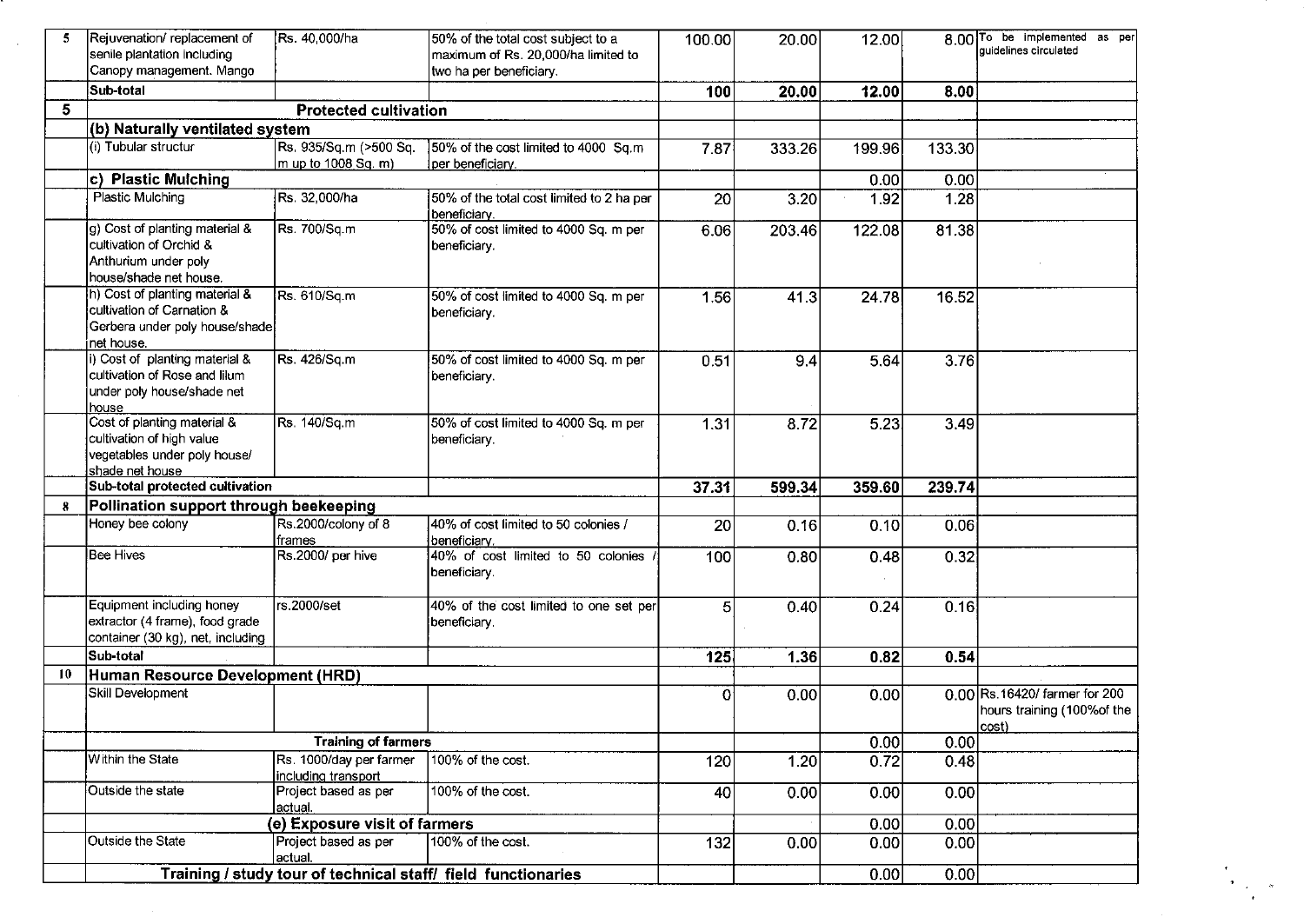| Within the State                                                                                                        | Rs.300/day per participant 100% of the cost.<br>plus TA/DA, as admissible                                                                |                                                                                                                                                              | 30 <sub>l</sub> | 1.00  | 0.60  | 0.40 |                              |
|-------------------------------------------------------------------------------------------------------------------------|------------------------------------------------------------------------------------------------------------------------------------------|--------------------------------------------------------------------------------------------------------------------------------------------------------------|-----------------|-------|-------|------|------------------------------|
| Study tour to progressive<br>States/ units (group of<br>minimum 5 participants)                                         | Rs.800/day per participant 100% of the cost.<br>plus TA/DA, as admissible                                                                |                                                                                                                                                              | 20              | 1.50  | 0.90  | 0.60 |                              |
| Outside India                                                                                                           |                                                                                                                                          | Rs. 6.00 lakh / participant 100% of the cost on actual basis.                                                                                                | $\Omega$        | 0.00  | 0.00  |      | 0.00 Project to be submitted |
| Sub-total                                                                                                               |                                                                                                                                          |                                                                                                                                                              | 342             | 3.70  | 2.22  | 1.48 |                              |
| 11                                                                                                                      | <b>INTEGRATED POST HARVEST MANAGEMENT</b>                                                                                                |                                                                                                                                                              |                 |       |       |      |                              |
| Integrated pack house with<br>facilities for conveyer belt,<br>sorting, grading units, washing,<br>drying and weighing. | Rs. 50.00 lakh per unit<br>with size of 9Mx18M                                                                                           | Credit linked back-ended subsidy @<br>35% of the cost of project in general<br>areas and 50% of cost in case Hilly &<br>Scheduled areas, per beneficiary.    |                 |       |       |      |                              |
| a) General Area                                                                                                         | Rs. 50.00 lakh per unit<br>lwith size of 9Mx18M                                                                                          | Credit linked back-ended subsidy @<br>35% of the cost of project in general<br>areas and 50% of cost in case Hilly &<br>Scheduled areas, per beneficiary.    | ΩI              | 0.00  | 0.00  | 0.00 |                              |
| Pre-cooling unit                                                                                                        | Rs. 25.00 lakh / unit with<br>capacity of<br>6MT.                                                                                        | Credit linked back-ended subsidy @<br>35% of the cost of project in general<br>areas and 50% of cost in case Hilly &<br>Scheduled areas, per beneficiary.    |                 | 8.75  | 5.25  | 3.50 |                              |
| Mobile pre cooloing unit                                                                                                | Rs.25.00 lakh                                                                                                                            | Credit linked backed-ended subsidy<br>@35% of the cost of project in general<br>areas and 50% of cost in case Hilly &<br>Scheduled areas per beneficiary.    |                 | 8.75  | 5.25  | 3.50 |                              |
|                                                                                                                         | Cold Storage (Construction, Expansion and Modernisation)                                                                                 |                                                                                                                                                              |                 |       |       |      |                              |
|                                                                                                                         |                                                                                                                                          | il) Cold Storage Unit Type 2 -- PEB structure for multiple temperature and product use, more                                                                 |                 |       |       |      | Project to be submitted      |
| la) General Area                                                                                                        | Rs. 10,000/MT, (max<br>5,000 MT capacity)                                                                                                | Credit linked back-ended subsidy @<br>35% of the cost of project in general<br>areas and 50% of cost in case Hilly &<br>Scheduled areas, per beneficiary.    |                 | 0.00  | 0.00  |      | $0.00$ 100 MT                |
| Refer vans/ containers (general areas)                                                                                  |                                                                                                                                          |                                                                                                                                                              |                 |       |       |      | Project to be submitted      |
| a) General Area                                                                                                         | Rs. 26.00 lakh for 9 MT<br>(NHM & HMNEH), and<br>prorata basis for lesser<br>capacity, but not below 4<br>MT.                            | Credit linked back-ended subsidy @<br>35% of the cost of project in general<br>areas and 50% of cost in case of Hilly &<br>Scheduled areas, per beneficiary. | 0               | 0.00  | 0.00  |      | 0.00 Project to be submitted |
| Primary/ Mobile / Minimal processing unit                                                                               |                                                                                                                                          |                                                                                                                                                              |                 |       |       |      | Project to be submitted      |
| la) General Area                                                                                                        | Rs. 25.00 lakh/unit.                                                                                                                     | Credit linked back-ended subsidy @<br>40% of the capital cost of project in<br>general areas and 55% in case of Hilly<br>& Scheduled areas, per beneficiary. | 2               | 20.00 | 12.00 | 8.00 |                              |
|                                                                                                                         | Refrigerated Transport Vehicles Rs.26 lakh for 9 MT<br>(NHM & HMNEH), and<br>prorata basis for lesser<br>capacity, but not below 4<br>MT | Credit linked back-ended subsisdy @<br>35% of the cost of project in general<br>areas and %5% in case of Hilly &<br>Schedule Areas per beneficiary.          |                 | 4.04  | 2.42  | 1.62 |                              |

 $\mathcal{L}_{\mathcal{A}}$ 

ार

 $\mathcal{L}^{\text{max}}_{\text{max}}$  and  $\mathcal{L}^{\text{max}}_{\text{max}}$